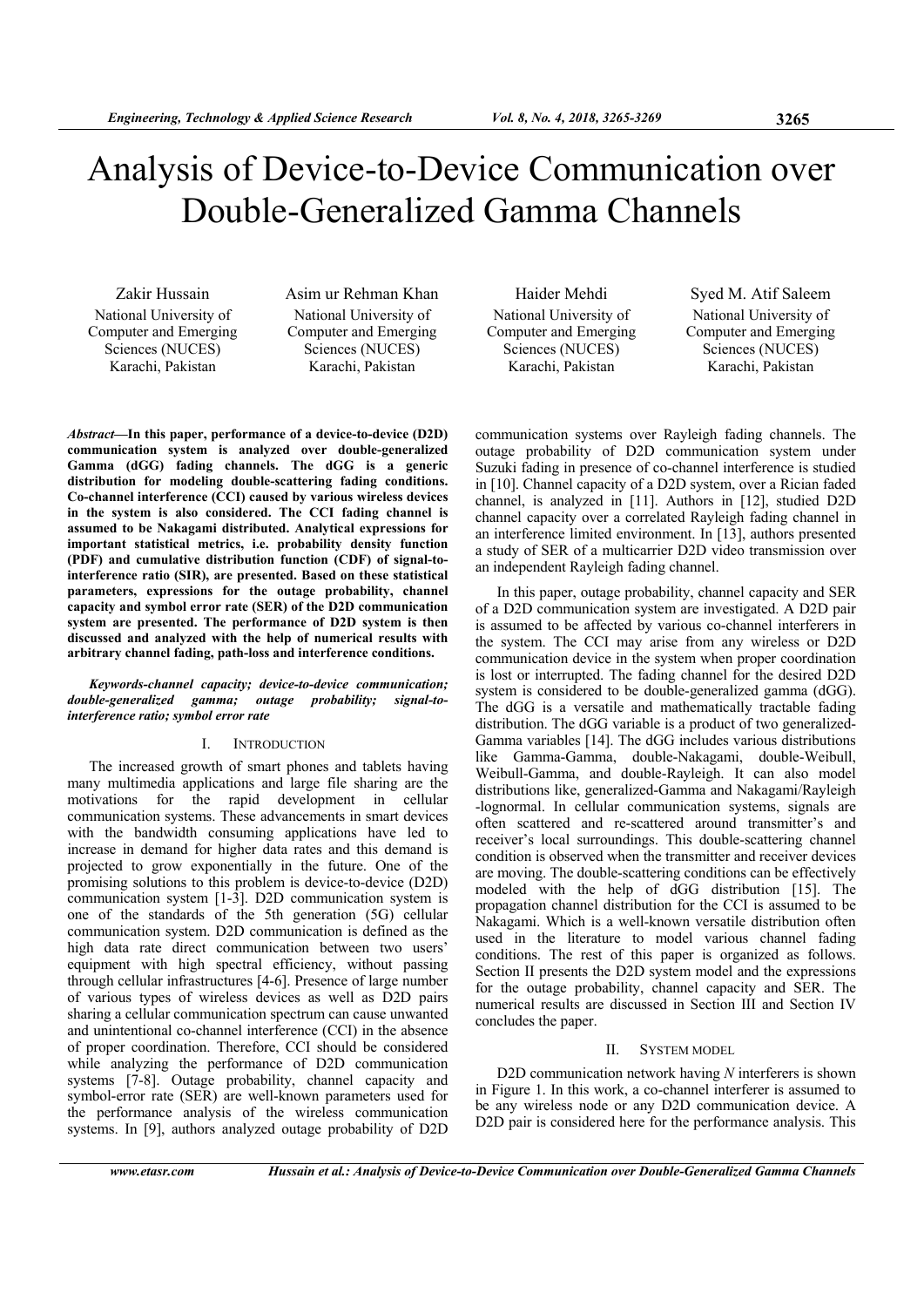D2D pair is termed as desired or considered D2D pair. There can be many small objects in the transmitter and receiver environment of a D2D pair which can cause double scattering. The dGG distribution can effectively model double scattering. The channel for the considered D2D pair is assumed to be  $dGG$ . The channel for the *i*-th interferer to the desired D2D pair's receiver is assumed to be Nakagami distributed. The system is considered to be interference limited [16]. In order to keep the analytical work tractable and to obtain easy-tocompute mathematical expressions, the following assumptions are adopted: 1) Co-channel interferers are located at approximately the same distance from the desired D2D pair's receiver. 2) Co-channel interferers are assumed to be independent and identically distributed.



**TABLE L NOMENCLATURE** 

| Considered or desired D2D pair device                                                           |  |
|-------------------------------------------------------------------------------------------------|--|
| $i$ -th interferer                                                                              |  |
| Distance between the devices of the desired D2D pair                                            |  |
| Distance between i-th interferer and the desired D2D pair's receiver                            |  |
| Desired D2D pair communication signal                                                           |  |
| Interference signal from i-th interferer to the receiver of the desired<br>D <sub>2D</sub> pair |  |
| Communication signals for other devices                                                         |  |

The PDF of dGG distribution is [15]:

$$
f_Y(y) = \frac{2\beta(\omega)^{\frac{\beta_1+\beta_2}{2}}}{\Gamma(\delta_1)\Gamma(\delta_2)} y^{\frac{\beta}{2}(\delta_1+\delta_2)-1} K_{\delta_2-\delta_1}\left(2\sqrt{\omega}y^{\frac{\beta}{2}}\right), \quad y > 0
$$

where  $\delta_l$ ,  $\delta_2$  and  $\beta$  are the fading shape parameters that imply the severity of the fading conditions,  $\omega = \delta_1 \delta_2 / \epsilon_1 \epsilon_2$  where  $\epsilon_1$  and  $\varepsilon_2$  are related to average power of fading and  $K_y(z)$  is the modified Bessel function of the second kind [17]. The PDF of the Nakagami distribution is [18]

$$
f_X(x) = \frac{2}{\Gamma(\mu)} \left(\frac{\mu}{\ell}\right)^{\mu} x^{2\mu-1} \exp\left(\frac{-\mu}{\ell} x^2\right), \quad \mu \ge \frac{1}{2}, \ell > 0, x > 0
$$

where  $\mu$  is the fading parameter which describes the severity of the channel fading conditions,  $\ell$  is the average power of fading and  $\Gamma(.)$  is gamma function [19]. Path-loss is an important factor that also affects the performance of a wireless communication system. A simplified path-loss model is

Hussain et al.: Analysis of Device-to-Device Communication over Double-Generalized Gamma Channels

considered here [20]. The power at the desired D2D receiver's pair is:

$$
S_d = P_D \left(\frac{\lambda}{4\pi c_0}\right)^2 \left(\frac{c_0}{c}\right)^a \tag{1}
$$

where  $P_D$  is the D2D signal power, c is the distance between the considered D2D pair devices,  $\lambda$  is the wavelength,  $\alpha$  is the path-loss exponent ( $2 \le \alpha \le 5$ ) and  $c_0$  is the reference distance (1m) to 100m). Similarly, the power of  $i$ -th interferer at the receiver of the desired D2D pair is:

$$
I = P_I \left(\frac{\lambda}{4\pi d_0}\right)^2 \left(\frac{d_0}{d}\right)^b.
$$
 (2)

In (2),  $P<sub>I</sub>$  is the interference signal power, d is the distance between the receiver of the considered D2D pair and the *i*-th interferer, *b* is the path-loss exponent  $(2 \le b \le 5)$  of the interference signal and  $d_0$  is the reference distance (1m to 100m). Generally, in this work  $P_D$  and  $P_I$  are not considered to be equal. Based on  $(1)$  and  $(2)$ , the desired signal power to the interference signal power ratio (SIR) of the D2D system is:

$$
\gamma = \frac{g^2}{h \sum_{i=1}^N \alpha_i^2}, \qquad h = \frac{P_D}{P_I} \bigg( \frac{c^a}{d^b} \bigg) \bigg( \frac{(c_0)^{2-a}}{(d_0)^{2-b}}, \qquad (3)
$$

where  $g$  and  $a_i$  are the independent dGG fading variable of the desired D2D pair's signal and independent Nakagami fading variable of the  $i$ -th interferer, respectively.  $N$  is the number of interferers in the system. The SIR PDF expression of the D2D system,  $f_{\nu}(r)$ , can be found by using the identity,

$$
f_{\gamma}(r) = \int_{0}^{\infty} x f_{S}(rx) f_{I}(x) dx, [21]
$$
  

$$
f_{\gamma}(r) = \int_{0}^{\infty} x \frac{\beta \omega^{\frac{\delta_{1} + \delta_{2}}{2}}(rx)^{\frac{\beta}{4}(\delta_{1} + \delta_{2}) - 1} K_{\delta_{2} - \delta_{1}} \left(2\sqrt{\omega}(rx)^{\frac{\beta}{4}}\right)}{2 \Gamma(\delta_{1}) \Gamma(\delta_{2})}
$$
  

$$
\times \frac{\Omega^{m_{\gamma}} x^{m_{\gamma} - 1}}{\frac{\Gamma(m_{\gamma})}{f_{I}(x)}} \exp(-\Omega x) dx,
$$
  

$$
f_{\gamma}(r) = \sigma(r)^{\frac{\beta}{4}(\delta_{1} + \delta_{2}) - 1} G_{\beta,4}^{4,\beta} \left[\left(\frac{\omega}{4}\right)^{2} \left(\frac{r\beta}{\Omega}\right)^{\beta} \middle| \Delta_{1}\right] \tag{4}
$$

where  $\beta$  a positive integer,  $\delta_1$  and  $\delta_2$  are the dGG distribution shape parameters of the desired D2D,  $\omega$  is related to the average power of the dGG fading channel. Parameter  $m<sub>r</sub> = Nm$ , where *m* is the shape parameter of the interference signal, parameter  $\Omega$  is given as  $\Omega = \varphi/h$  where  $\varphi = m/\eta$  in which  $\eta$  is the average power of the interference fading channel. Moreover,

$$
\sigma = \frac{\omega^{\frac{\delta_1+\delta_2}{2}}\beta^{\frac{\beta}{4}(\delta_1+\delta_2)+m_T+\frac{1}{2}}\Omega^{-\frac{\beta}{4}(\delta_1+\delta_2)}}{2\,\Gamma(\delta_1)\Gamma(\delta_2)\Gamma(m_T)(2\pi)^{\frac{\beta+1}{2}}},
$$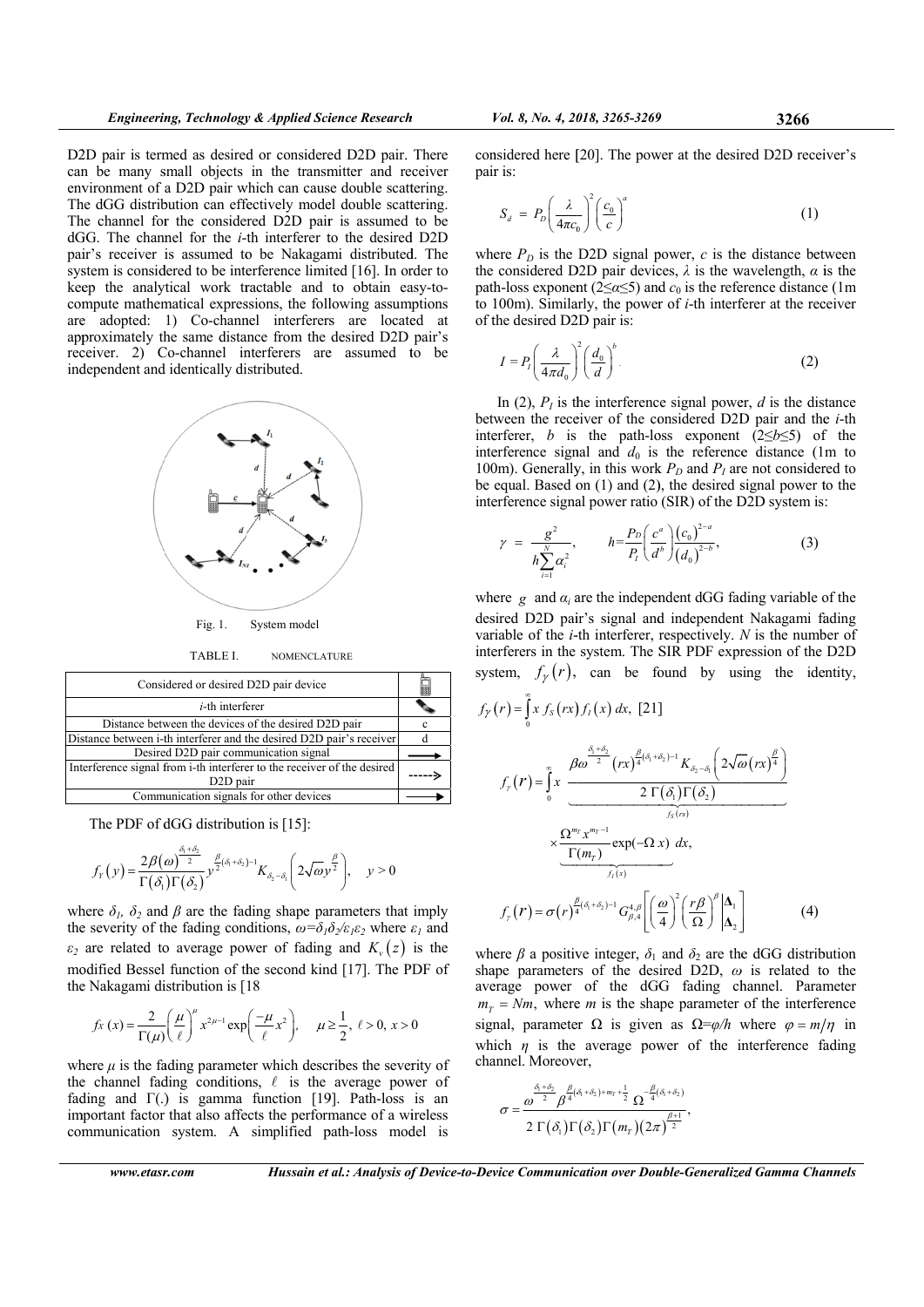$$
\Delta_1 = \frac{1 - \frac{\beta}{4}(\delta_1 + \delta_2) - m_T}{\beta}, \dots, \frac{\beta - \frac{\beta}{4}(\delta_1 + \delta_2) - m_T}{\beta} \quad \text{and} \quad \Delta_2 = \frac{\delta_2 - \delta_1}{4}, \frac{\delta_2 - \delta_1 + 2}{4}, \frac{\delta_1 - \delta_2}{4}, \frac{\delta_1 - \delta_2 + 2}{4}
$$

With the help of (4), the cumulative distribution function (CDF) of SIR of the D2D system is [22]

$$
F_{\gamma}(r) = \sigma \beta^{-1} (r)^{\frac{\beta}{4}(\delta_1 + \delta_2)} G_{2\beta, 4+\beta}^{4,2\beta} \left[ \left( \frac{\omega}{4} \right)^2 \left( \frac{r\beta}{\Omega} \right)^{\beta} \middle| \mathbf{\Delta}_3, \mathbf{\Delta}_4 \right] \tag{5}
$$

where:

$$
\Delta_3 = \frac{1 - \frac{\beta}{4}(\delta_1 + \delta_2)}{\beta}, \dots, \frac{\beta - \frac{\beta}{4}(\delta_1 + \delta_2)}{\beta},
$$

$$
\Delta_4 = -\frac{(\delta_1 + \delta_2)}{4}, \dots, \frac{\beta - \frac{\beta}{4}(\delta_1 + \delta_2) - 1}{\beta}.
$$

The probability of dropping of the SIR of a system below a predefined threshold *R* is defined as the outage probability. By using  $\boldsymbol{0}$  $P_{out} = \int_{0}^{R} f_{\gamma}(r) dr$ , the expression for the outage

probability of the D2D system is [22]:

$$
P_{out} = \sigma \beta^{-1}(R)^{\frac{\beta}{4}(\delta_1 + \delta_2)} G_{2\beta, 4+\beta}^{4,2\beta} \left[ \left( \frac{\omega}{4} \right)^2 \left( \frac{r\beta}{\Omega} \right)^{\beta} \middle| \mathbf{\Delta}_3, \mathbf{\Delta}_1 \right] \tag{6}
$$

Now, the expression for channel capacity of the D2D communication system is obtained by using the formula

$$
C = \int_{0}^{\infty} \log_2(1+r) f_\gamma(r) dr, \text{ as in [23]:}
$$
  
\n
$$
C = \frac{\sigma \beta^{-1}}{\ln(2)(2\pi)^{\beta-1}} G_{2\beta,4+2\beta}^{4+2\beta,2\beta} \left[ \left( \frac{\omega}{4} \right)^2 \left( \frac{\beta}{\Omega} \right)^{\beta} \Big| \Delta_1, \Delta_5, \Delta_3 \right] \tag{7}
$$
  
\nwhere  $\Delta_5 = \frac{-\frac{\beta}{4} (\delta_1 + \delta_2)}{\beta}, \dots, \frac{\beta - \frac{\beta}{4} (\delta_1 + \delta_2) - 1}{\beta}.$ 

SER expression of the D2D communication system is now presented. *M*-ary phase-shift keying (*M*-PSK) based modulation scheme is incorporated in this work. With the help of [22-24] the SER expression is

$$
SER = \rho \int_{0}^{\left(\frac{M-1}{M}\right)\pi} G_{2\beta,4}^{4,2\beta} \left[ \left(\frac{\omega}{4}\right)^{2} \left(\frac{\beta}{\Omega}\right)^{\beta} \left(\frac{\sin(\theta)}{\sin\left(\frac{\pi}{M}\right)}\right)^{2\beta} \left|\Delta_{6}\right| d\theta \quad (8)
$$
  
where 
$$
\rho = \frac{(\omega)^{\frac{\delta_{1}+\delta_{2}}{2}} (\Omega)^{-\frac{\beta}{4}(\delta_{1}+\delta_{2})} (\beta)^{\frac{\beta}{2}(\delta_{1}+\delta_{2})+m_{r}}}{\Gamma(\delta_{1})\Gamma(\delta_{2})\Gamma(\delta_{m_{r}})(2\pi)^{\beta+1}},
$$

$$
\Delta_{6} = \frac{1}{\beta}, \cdots, 1, \frac{1-m_{r}}{\beta}, \cdots, \frac{\beta-m_{r}}{\beta} \text{ and}
$$

*www.etasr.com Hussain et al.: Analysis of Device-to-Device Communication over Double-Generalized Gamma Channels* 

$$
\Delta_7 = \frac{\delta_2}{2}, \cdots, \frac{1+\delta_2}{2}, \frac{\delta_1}{2}, \cdots, \frac{1+\delta_1}{2}.
$$

Expressions of the outage probability, capacity and SER are valid for arbitrary parameters of dGG and Nakagami distribution, path-loss and co-channel interference.

### III. NUMERICAL ANALYSIS AND RESULTS

In this Section numerical results are presented and discussed. For analysis simplicity the reference distances  $c_0$  and  $d_0$  are assumed to be 1m. The SIR threshold *R* is set at 10dBm. Outage performance of D2D system with varying values of two of shape parameters i.e.  $\delta_1$  and  $\delta_2$  is shown in Figure 2. Transmit power  $P_D$ , path-loss exponent  $a$ , and shape parameter *β* are fixed at 20dBm, 3 and 2, respectively. Power *PI*, path-loss exponent *b*, the number of interferers *N*, the distance between the *i*-th interferer and the receiver of the desired D2D pair *d,* and the fading parameter *m* are assumed to be 10dBm, 3.5, 5, 50m and 2, respectively. It is observed that the fading conditions of the D2D system improve with the increase in the values of fading parameters, i.e.  $\delta_1$  and  $\delta_2$ . A degradation in the outage performance of D2D system is also observed for the similar channel fading conditions of the desired D2D pair when the value of *c* is increased. As the desired D2D pair's transmitter and receiver move away from each other, i.e. the value of *c* increases, outage performance of the D2D system degrades because of the power decreasing of the desired D2D signal caused by the path-loss effects.



Fig. 2. Outage performance with varying values of two of shape parameters.

The outage performance comparison of the D2D communication system for various values of dGG fading parameter, *β* and the path-loss exponent *a* is shown in Figure 3. The values for the desired signal parameters  $P_D$ ,  $\delta_1$ ,  $\delta_2$  and *c* are fixed at 20dBm, 1.5, 2 and 25m, respectively. The values of interference parameters  $P_l$ ,  $b$ ,  $N$ ,  $d$ ,  $m$  are assumed to be 10dBm, 4, 5, 60m and 1, respectively. It is observed that the outage performance of the D2D system is improved for the higher values of dGG shape parameter *β* of the desired signal. This happens because of the improved fading conditions with the increase in the values of the desired signal's shape parameter. Moreover, for the same values of fading shape parameter of the desired signal, outage performance deteriorates with increase in path-loss exponent *a* because of the worsened SIR condition of the system when the value of *a* is increased.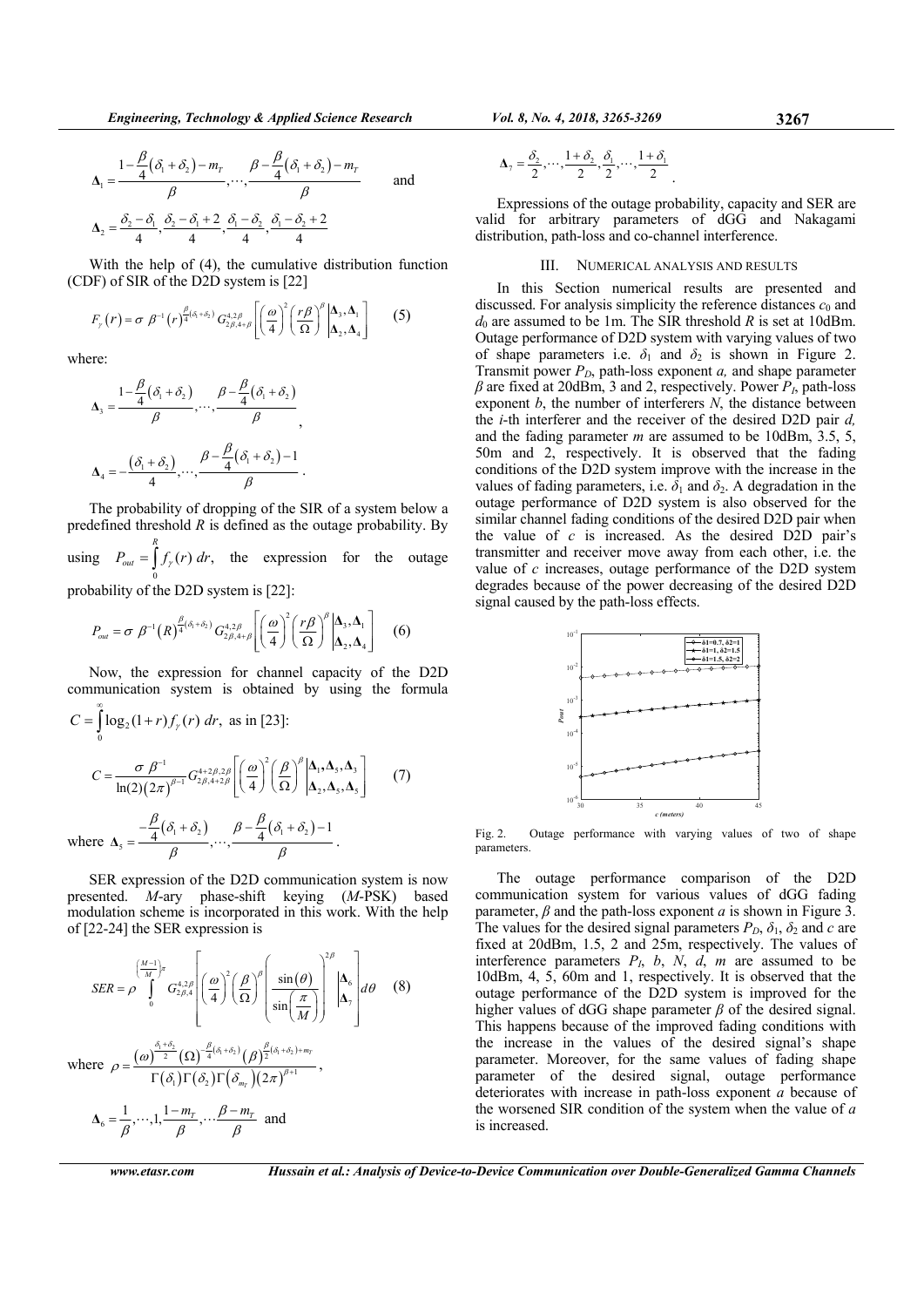

Fig. 3. Outage performance with varying values of fading parameter *β*.

Outage performance of the D2D system for various values of path-loss exponent of the interference signal *b* is shown in Figure 4. For the desired signal the values of  $P_D$ ,  $a, \beta, \delta_1$  and  $\delta_2$ are set to be 20dBm, 2.5, 2, 2 and 1, respectively. For the interference signals  $P_l$ ,  $m$ ,  $N$  and  $d$  are assumed to be 10dBm, 2, 5 and 50m, respectively. It is noticed that the outage performance is better for the higher values of *b* because of the weakening of the interference signals at the desired D2D pair's receiver when the value of the CCI path-loss exponent *b* is increased. Hence, an improved outage performance of the D2D system is observed. It is also observed that as the desired D2D pair's devices move away from each other, the value of *c* increases and outage performance of the D2D system deteriorates because of the weakening of the desired D2D signal caused by the path-loss effects.



Fig. 4. Outage performance with various values of path-loss exponent *b*

Figure 5 illustrates the outage performance with various values of the interference fading shape parameter *m* and distance *d*. The values of  $P_D$ ,  $P_I$ ,  $a, \beta, \delta_1, \delta_2, b, N$  and *c* are fixed at 20dBm, 10dBm, 2.5, 2, 1.5,3, 3 and 25m, respectively. It is observed that the system outage performance is almost insensitive to the interference fading conditions. Moreover, for the same value of *m* it is observed that the outage performance of the system improves with increasing values of the distance *d*, because as the interferers move away from the desired D2D pair's receiver the interference signal strength weakens due to path-loss effects.

Channel capacity performance of D2D communication system with varying values of *N* and the path-loss exponent *a* is shown in Figure 6. The values of  $P_D$ ,  $P_I$ ,  $m$ ,  $\beta$ ,  $\delta_1$ ,  $\delta_2$ ,  $b$ ,  $c$  and  $d$ are set to be 20dBm, 10dBm, 2, 1, 1, 2, 3, 30m and 60m,

respectively. It is clear that the channel capacity performance of the system is better when the number of interferers *N* is decreased. It is also observed that as the path-loss exponent value of the desired signal is increased, the capacity performance of the system degrades due to the weakening of the desired signal strength due to path-loss effects.



Fig. 5. Outage performance with various values of the shape parameter of **CCI** 



Fig. 6. Channel capacity performance of D2D communication system for various *N* 

Figure 7 shows the channel capacity performance of the D2D system for different values of distances *d* and *c*. The values of  $P_D$ ,  $P_L$ ,  $a$ ,  $b$ ,  $m$ ,  $\beta$ ,  $\delta_1$ ,  $\delta_2$  and  $N$  are assumed to be 20dBm, 10dBm, 3, 3.3, 2, 1, 1, 2 and 5, respectively. it is observed that the channel capacity is improved for higher values of the distance *d* because of the improvement of the SIR conditions due to weakening of the interference signals at the desired D2D pair's receiver.



Fig. 7. Capacity performance of D2D communication system with varying distance *d*